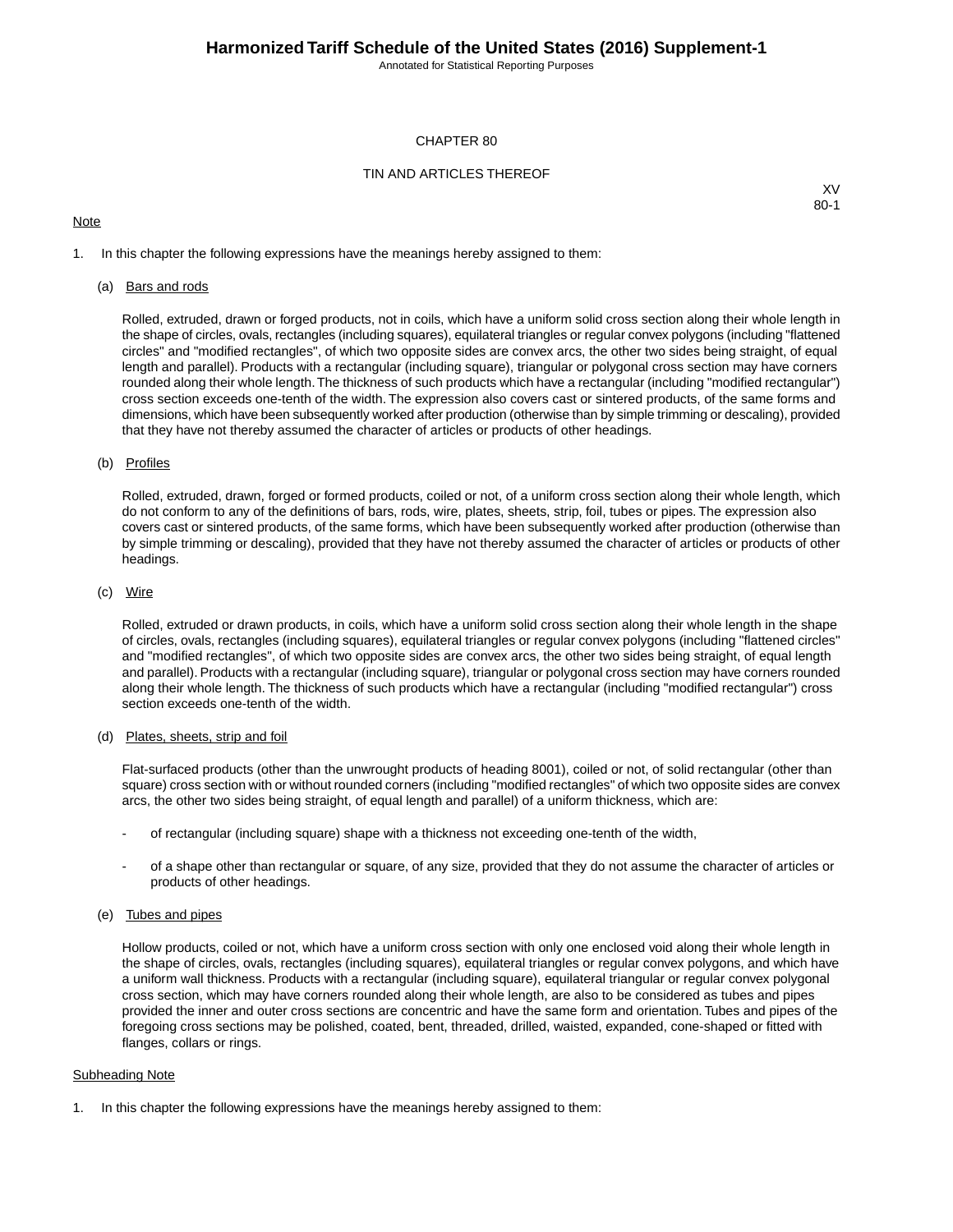Annotated for Statistical Reporting Purposes

Subheading Note (con.) XV 80-2

(a) Tin, not alloyed

Metal containing by weight at least 99 percent of tin, provided that the content by weight of any bismuth or copper is less than the limit specified in the following table:

| <b>TABLE - Other elements</b> |                             |  |  |  |  |
|-------------------------------|-----------------------------|--|--|--|--|
| Element                       | Limiting content percent by |  |  |  |  |
|                               | weight                      |  |  |  |  |
| <b>Bi Bismuth</b>             | 0.1                         |  |  |  |  |
| Cu Copper                     | 0.4                         |  |  |  |  |

# (b) Tin alloys

Metallic substances in which tin predominates by weight over each of the other elements, provided that:

- (i) The total content by weight of such other elements exceeds 1 percent; or
- (ii) The content by weight of either bismuth or copper is equal to or greater than the limit specified in the foregoing table.